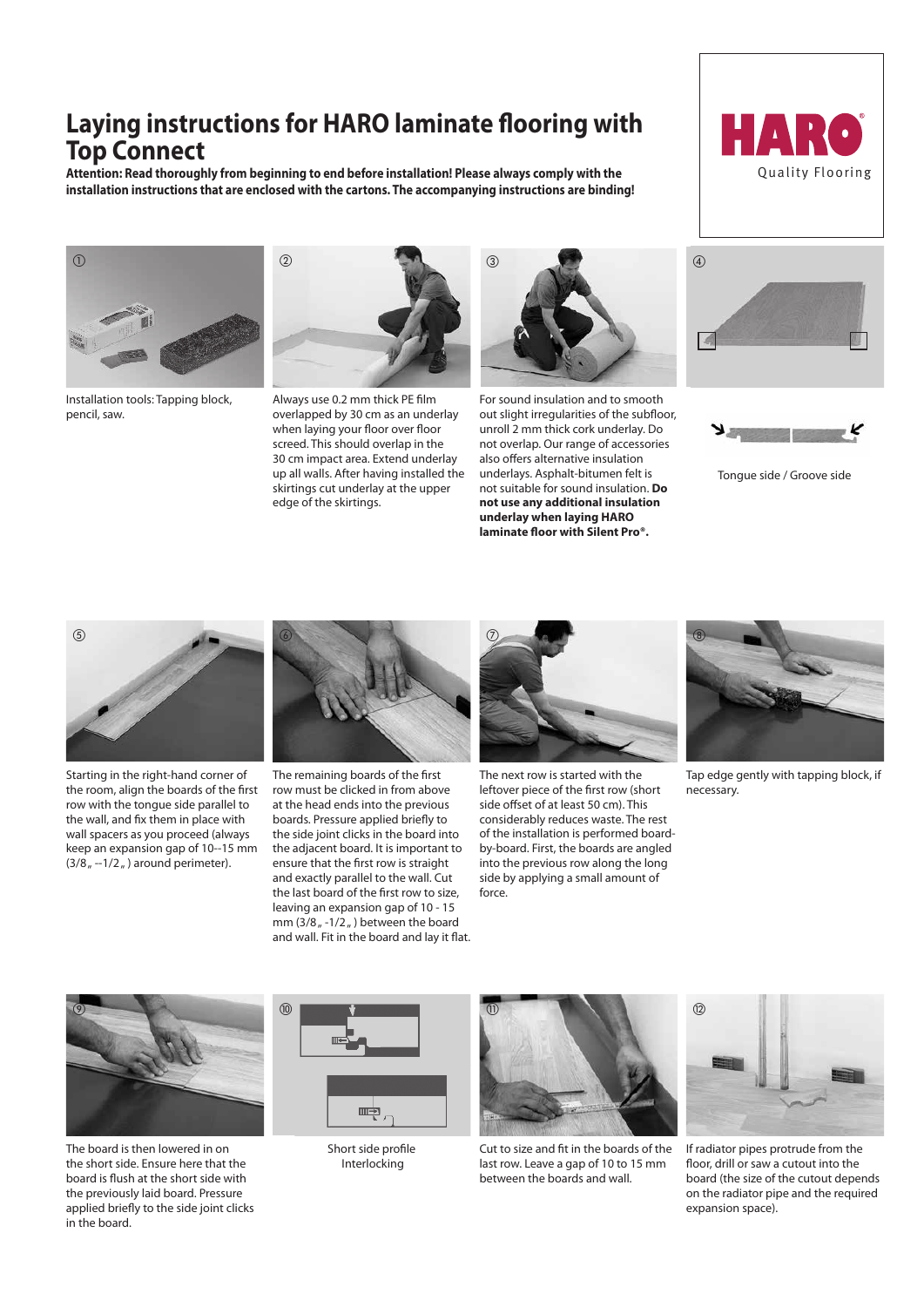



In doorways, mount a suitable moulding system to ensure the necessary expansion space. This also applies if the same floor is to be laid in the adjoining room. In this case, a transition moulding should be used for covering the required expansion gap.



Leave an expansion space of approx. 5 mm between the board and the base of the moulding. As a rule, a fine saw must be used to cut a gap the thickness of a board in wooden door frames to allow the laminate floor to expand. Be sure to remove all distance spacers once all boards are laid. Fasten skirtings (with or without clip system) to the walls -- that´s it.



To unlock the boards, you can slide them in parallel.